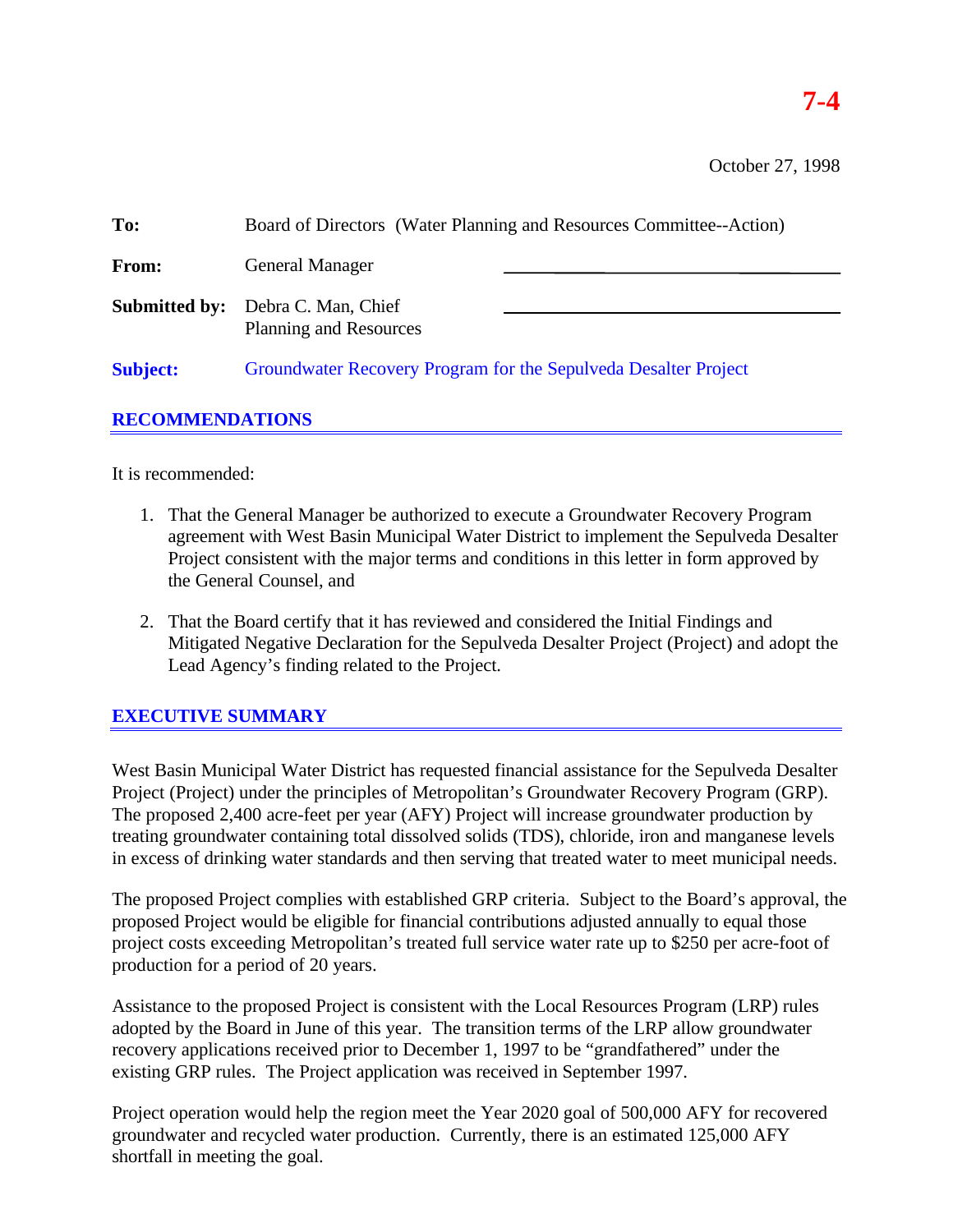#### **DETAILED REPORT**

The West Basin Municipal Water District (WBMWD) has requested financial assistance for the Sepulveda Desalter Project (Project) under the principles of Metropolitan's Groundwater Recovery Program (GRP). The Water Replenishment District of Southern California (WRD) will construct and operate the Project under agreement with WBMWD.

The California Water Service Company, whose service area covers Hermosa Beach and a portion of the City of Torrance, is a member agency of WBMWD and obtains its imported supplies from Metropolitan through WBMWD. The treated water will be served to customers of California Water Service Company.

The proposed Project, located in the City of Torrance, will increase regional groundwater production by treating groundwater pumped from the West Coast Basin. The groundwater contains elevated levels of total dissolved solids (TDS), chloride, iron and manganese that exceed drinking water standards. Attachment 1 provides a description of the Project's features.

The proposed Project capacity is 2,400 acre-feet per year (AFY). Because of the inherent uncertainty in determining the exact amount of production for a groundwater project, Metropolitan's GRP agreement will include a provision to allow increased production of 20 percent greater than the Project's operating capacity of 2,400 AFY. This could yield as much as 2,880 AFY of production eligible for financial assistance.

The Project production will be in addition to the safe yield of the West Coast Basin and will require replenishment with imported supplies. Under GRP terms, the Project may be called upon to sustain production for up to three consecutive years without delivery of Metropolitan's imported replenishment supplies during drought conditions. This obligation will be met by either interruption of in-lieu replenishment administered by WRD or discontinuing delivery of water to WRD spreading operations in the Montebello Forebay.

Financial assistance would be provided under an agreement term not to exceed 20 years. Metropolitan's financial contribution would be provided to WBMWD as a water sales payment through a yield-purchase arrangement similar to that used for previously approved GRP projects. The contribution would be adjusted annually based on the incurred project capital and operation and maintenance (O&M) costs which exceed Metropolitan's treated water rate. The maximum GRP contribution was set by the Board at \$250 per acre-foot. In order to reduce administrative burden for the local agency and Metropolitan, it is anticipated that the agreement will include a pre-established O&M labor factor.

During the first fiscal year of operation (1999-2000), Metropolitan's contribution rate is estimated to be \$197 per acre-foot. A corresponding total contribution of approximately \$473,000 for fiscal year 1999-2000 will be included in future Operation and Maintenance budgets. Attachment 2 is a forecast of Metropolitan's annual contribution to the Project.

Participation in the Project is consistent with the transition terms of the Local Resource Program (LRP) which allows groundwater recovery applications received prior to December 1, 1997 to be "grandfathered" under the existing GRP rules. The transition window closes on December 9, 1998 at which time the GRP agreement must be fully executed. The Project application was received in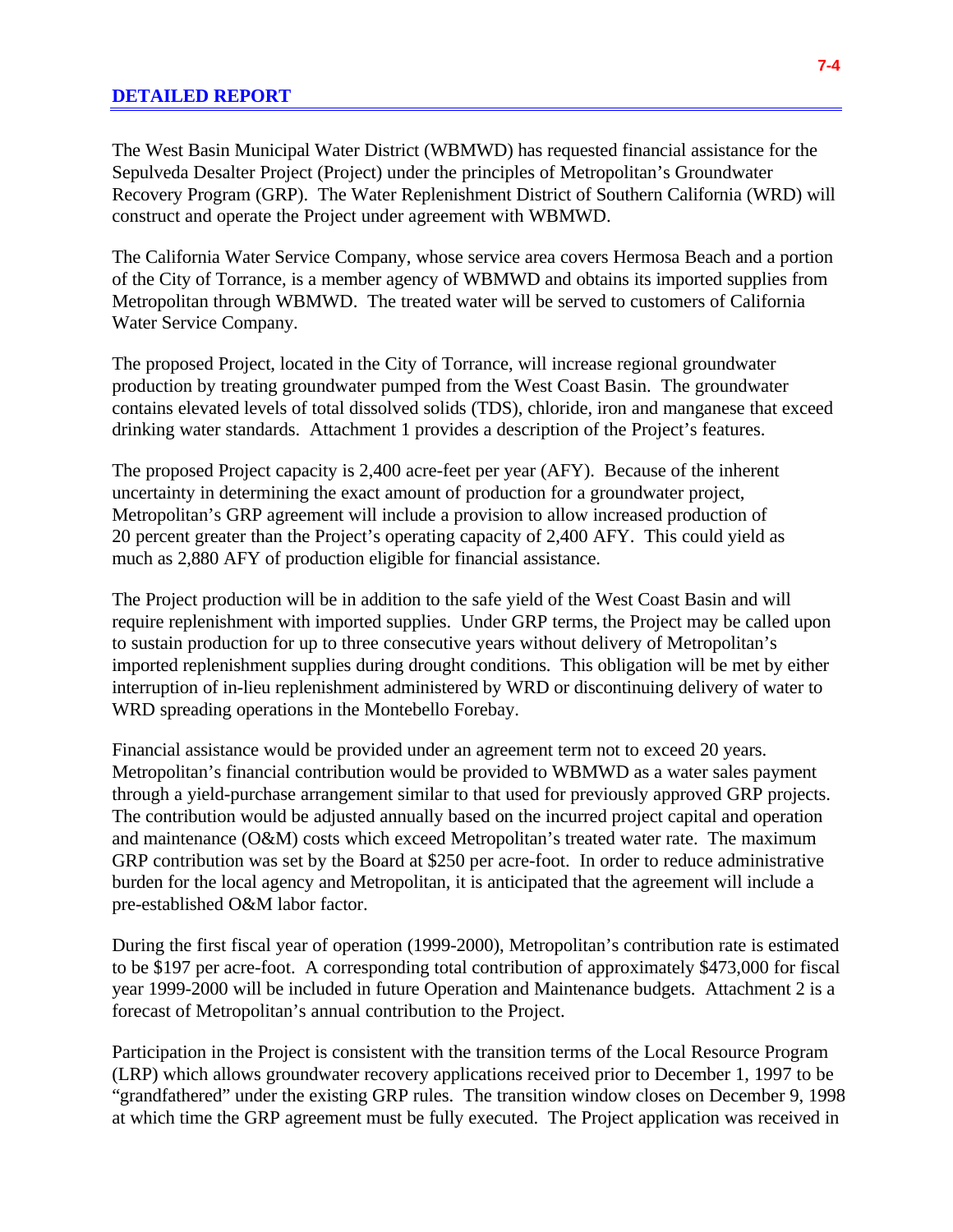September 1997 and meets the "grandfather" requirements. The transition terms were adopted by the Board in July 1998.

Project operation would help the region meet the Year 2020 goal of 500,000 AFY for recovered groundwater and recycled water production. Currently, there is an estimated 125,000 AFY shortfall in meeting the goal.

Pursuant to the California Environmental Quality Act, the WRD, acting as the Lead Agency, has prepared and approved a Mitigated Negative Declaration for the Project. Metropolitan will not be responsible for implementing any of the mitigation measures associated with the Project. Metropolitan, as a Responsible Agency due to its financial participation in the Project, is required to review and consider the information provided in the Mitigated Negative Declaration prior to reaching a decision on the Project. A copy of the Initial Study and Mitigated Negative Declaration is available for review in the office of the Executive Secretary. No further environmental documentation is necessary to act upon this matter.

KK:jpa

**Attachment 7-4A**

**Attachment 7-4B**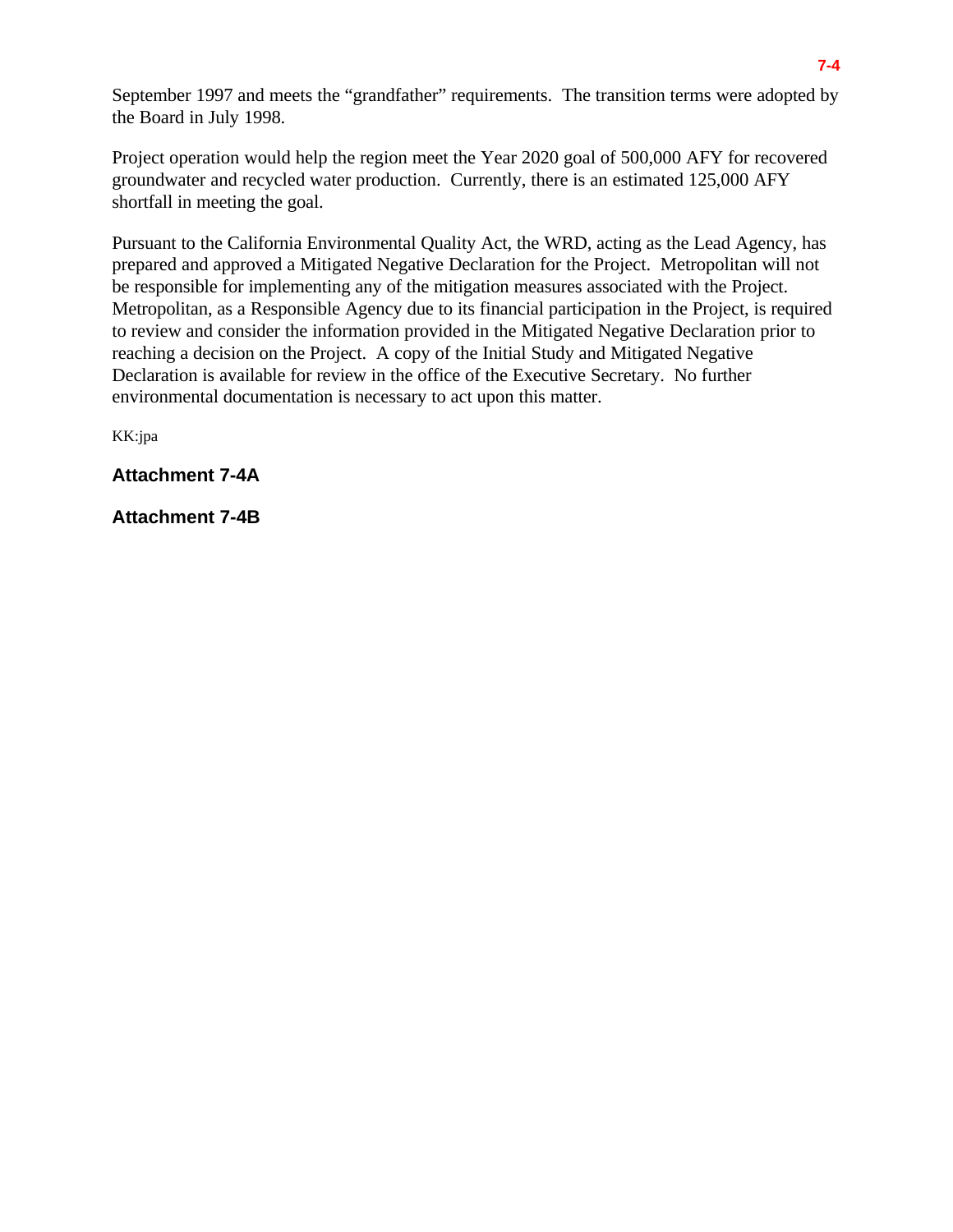#### **Attachment 7-4A**

Sepulveda Desalter Project

#### Project Description

#### **Overview**

The proposed site of the Sepulveda Desalter Project (Project) is located in the City of Torrance. The Project will pump and treat brackish groundwater from the West Coast Basin to augment the domestic water supply of California Water Service Company (California Water), a member agency of West Basin Municipal Water District (WBMWD). The West Coast Basin is situated in the westerly part of Los Angeles County, California and underlies the community of Hermosa Beach and the City of Torrance. Total dissolved solids (TDS) concentrations of about 2,500 milligrams per liter (mg/L) in the West Coast Basin are higher than the California Department of Health, Title 22 recommended level of 500 mg/L. Chloride concentrations of about 1,250 mg/L are higher than the California Department of Health, Title 22 recommended level of 250 mg/L. Iron and manganese levels are about 6.6 and 0.2 mg/L, respectively, well above the recommended maximum limits of 0.3 and 0.05 mg/L, respectively. The proposed treatment plant will use a chemical pre-treatment process; reverse osmosis (RO) with cartridge filtration as the main treatment process; filtration of bypass blending groundwater for iron and manganese removal, and disinfection of product water. The Project will provide about 2,400 acre-feet per year of potable water to California Water customers.

#### Groundwater Production Facilities

Approximately two wells will be constructed near the treatment plant (see Figure 1) to produce about 3,000 acre-feet per year of groundwater to be treated by the Project which will yield about 2,400 acre-feet per year of water for delivery to California Water's potable water distribution system. There are existing inactive wells at the proposed well sites that are unsuitable for project use. An 8" diameter pipeline will be constructed to convey pumped groundwater to the treatment facility.

#### Treatment Facilities

The proposed treatment plant will be located near the intersection of Sepulveda Boulevard and Anza Avenue on approximately 0.85 acres of land owned by California Water. Process equipment will be housed inside a treatment building (about 3,500 square feet) with access from Sepulveda Boulevard (see Figure 1). Separate facilities will be constructed to store chemicals in an area with secondary containment.

#### Treatment Process Design

Water pumped from the wells will be chemically pre-treated and split into two streams. One stream (approximately 85 percent) will be delivered to the RO process for treatment. The second stream will bypass the RO treatment process, but will be filtered to remove iron and manganese. The blended product from both streams will be chlorinated prior to delivery to California Water's potable distribution system. The expected production will be about 1,450 gallons per minute (gpm), or 2,400 acre-feet per year of product water using a 90 percent utilization factor.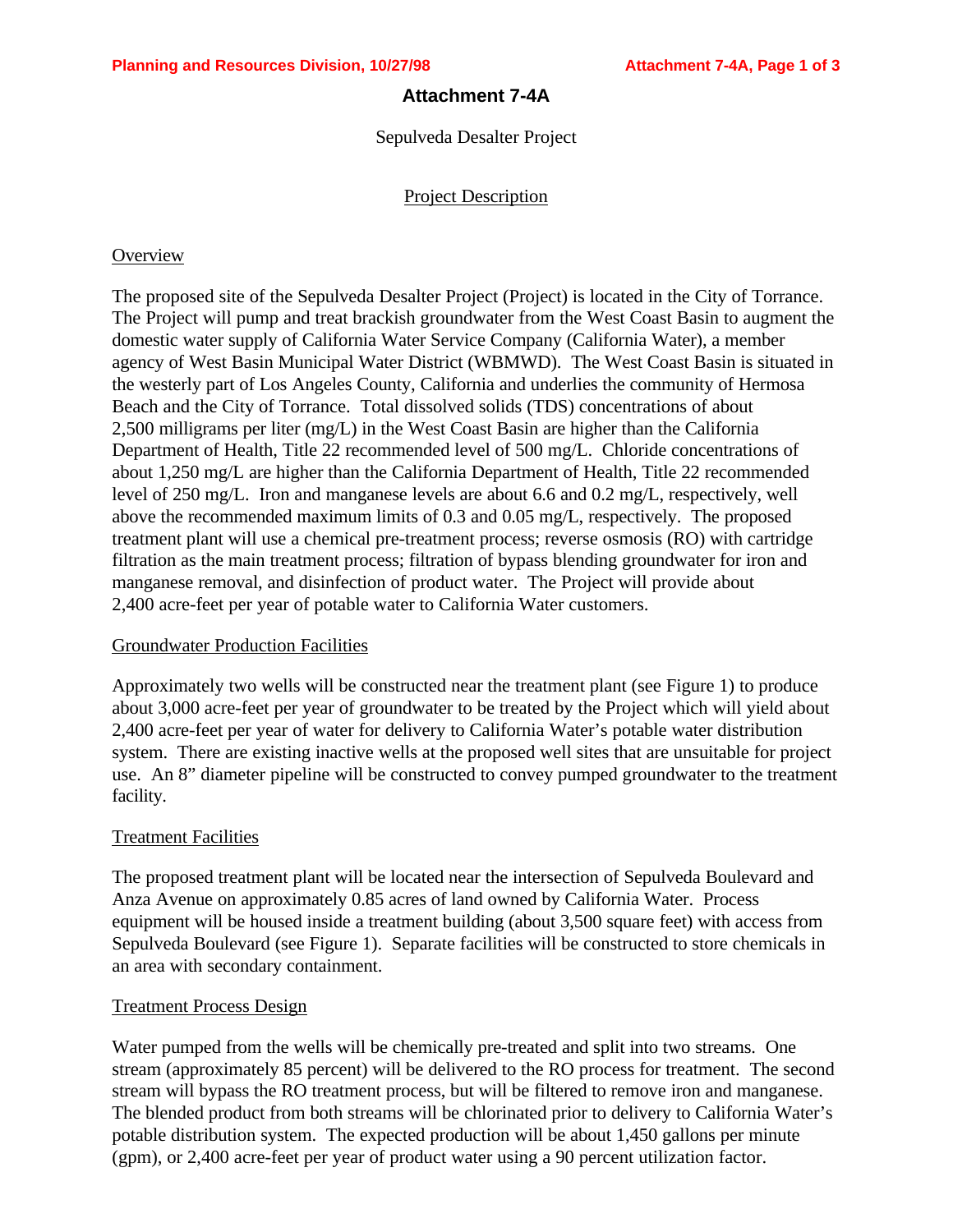#### Pre-Treatment

Chemical preconditioning includes addition of sulphuric acid and an anti-scalant compound to control scaling of membranes by soluble compounds.

#### RO Treatment

Pre-treated well water is pumped through cartridge filters to remove colloidal particles and other impurities. Water from the cartridge filters enters RO feed pumps where the pressure is boosted prior to entering the membrane assemblies. The membrane assemblies will have a permeate capacity (output) of 1,230 gpm. The recovery is estimated to be 78 percent.

#### Bypass (Blending) Water

About 270 gpm of chemically pre-treated groundwater will bypass the RO treatment process, be filtered to remove iron and manganese, and subsequently be blended with water from the RO treatment process.

#### Post-Treatment

Blended product water from the RO and bypass iron and manganese removal processes will be chlorinated prior to direct delivery to California Water's potable water distribution system (hydraulic grade line of 282 feet) via a 24" diameter pipeline approximately 100' in length.

#### Concentrate Disposal

RO concentrate (reject flow) will be discharged to an existing unused pipeline owned by California Water. A new segment of discharge pipeline will be constructed to connect the existing California Water line to an existing storm drain that discharges to the ocean in Redondo Beach. (Estimated length of new brine line is 7,400' of 12" pipe.)

#### Points of Connection

Project facilities shall terminate at the points of connection to California Water's existing 24" potable water line beneath Sepulveda Boulevard and at the point of connection to the existing storm drain that discharges into the ocean.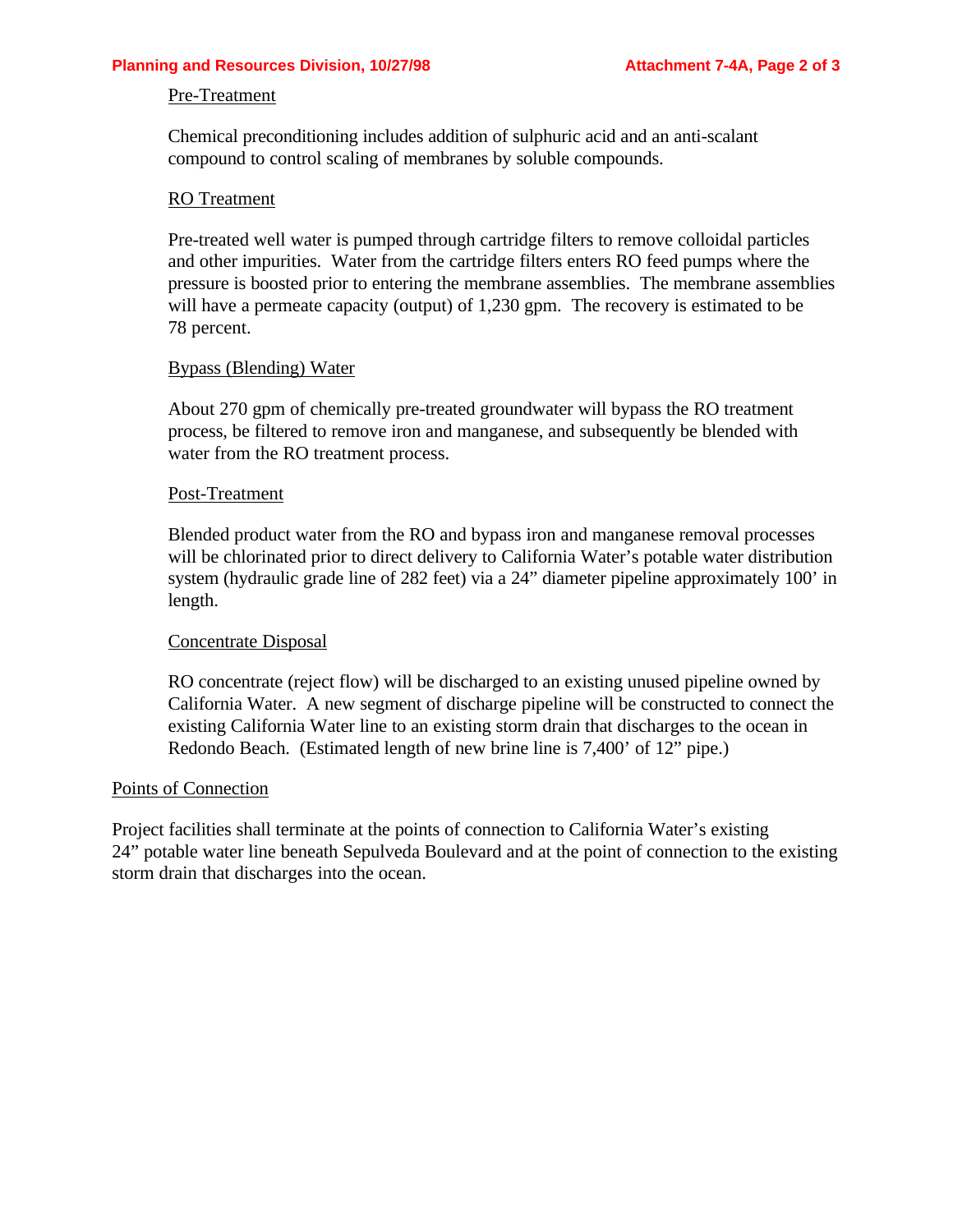

**Figure 1 Sepulveda Desalter**